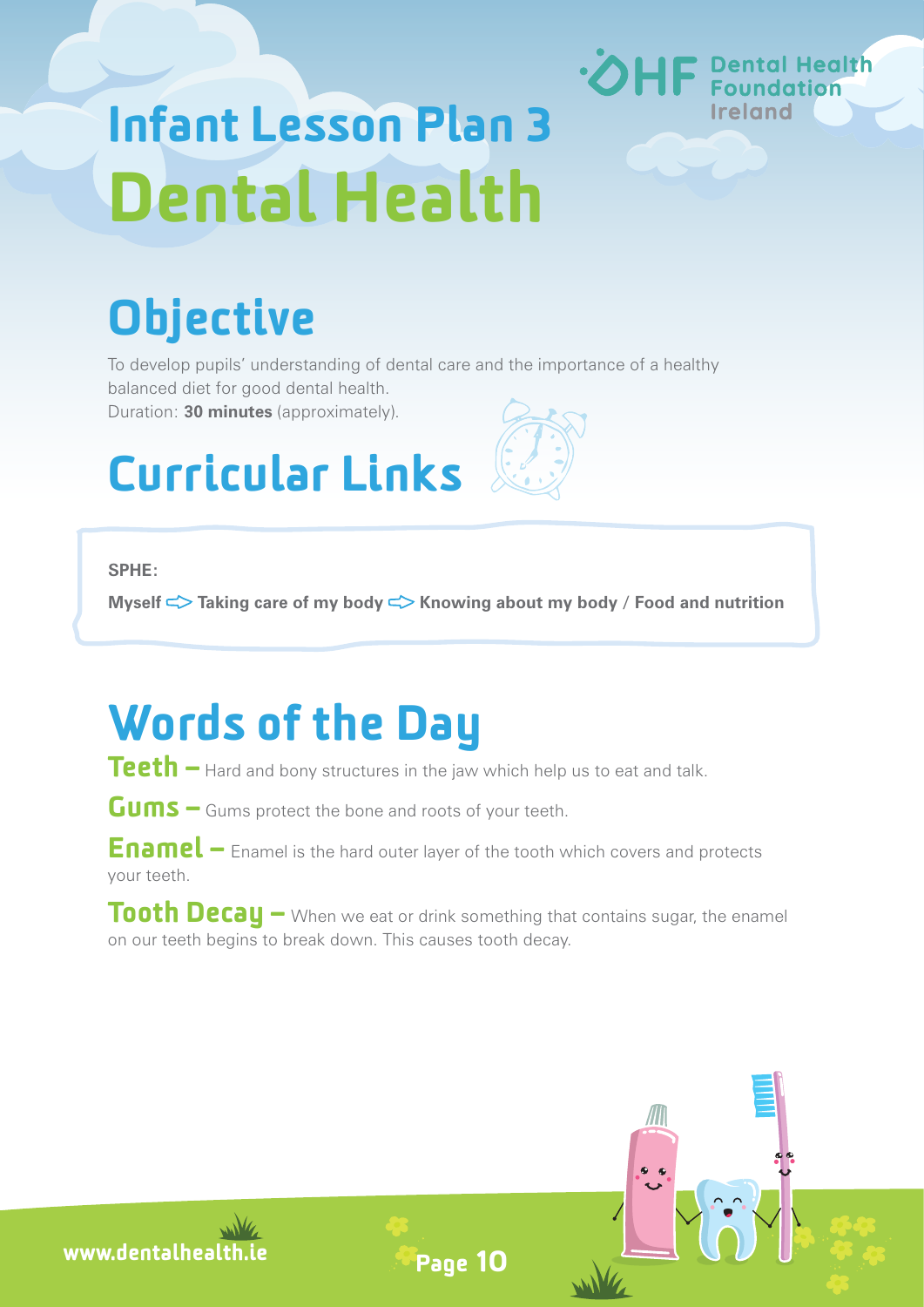### Class Discussion

Inform pupils that you will be learning about taking care of teeth and gums.

#### Ask pupils to:

- **0** Point to their teeth and gums.
- **0** Explain what they understand by the words 'teeth' and 'gums' (refer to Words of the Day section).
- **0** Discuss why they think taking care of teeth is important, for example:
	- Not looking after our teeth can give us toothache, tooth decay and sore gums.
	- · Looking after your teeth when you are young is a great start to having good strong teeth when you are older.
	- · Teeth are important for eating, talking and smiling.

Explain tooth decay (see words of the day for definition). Luckily, the mouth has its own built-in defence against tooth decay. About 20 minutes after eating or drinking something sugary, if no more sugar is taken, the acid begins to neutralise and the tooth surface is restored to normal. This is why it is important not to eat sugary drinks or snacks between meals.

Ask pupils to think about ways they can look after their teeth and gums. Draw a spider diagram on the board of pupils' ideas.

#### Prompts for discussion:

- **0** Eat healthy meals and snacks.
- **O** The best drinks for healthy teeth are water and milk.
- **Q** Include foods that are sources of calcium, which helps to keep teeth healthy, e.g. products like milk, natural yogurt and cheese (low-fat varieties recommended).
- **O** Try not to eat sugary snacks such as sweets, chocolate, biscuits and sugary drinks. Snacking on foods which have lots of sugar can lead to tooth decay.

Page 11

- **O** Clean your gums and teeth properly.
- **Q** Brush your teeth twice daily.





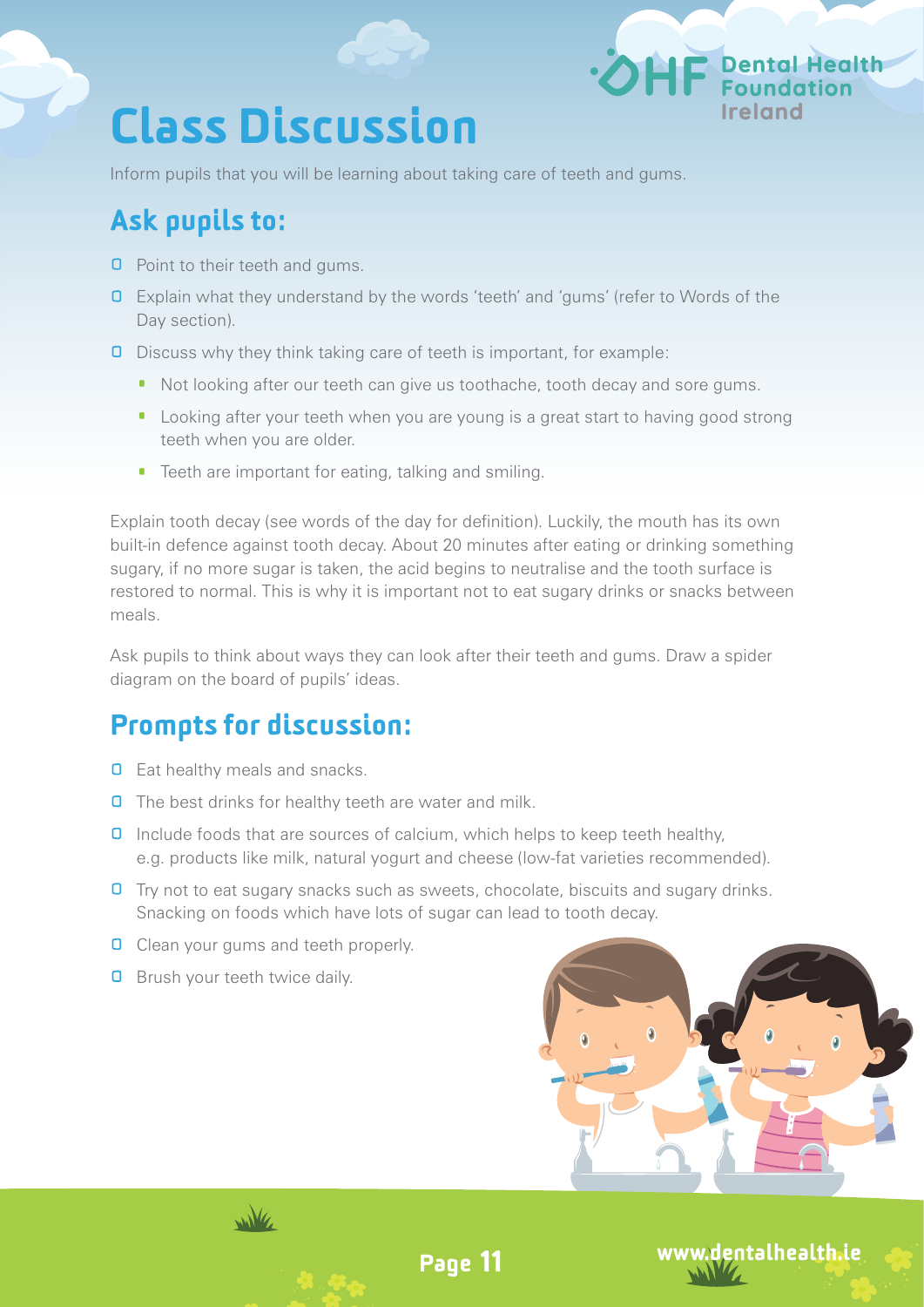### Pair Discussion



Read aloud the following questions about dental care and ask pupils to discuss each question briefly with a partner, then discuss as a class (answers in brackets below).

- 1 How often do you think you should brush your teeth every day? (Twice a day)
- **2** How should you brush your teeth? (Procedure outlined below)
- **3** How long should you brush your teeth for? (2-3 minutes)

Outline procedure for brushing teeth:

- **Q** Get help to brush your teeth.
- **0** Brush two teeth at a time (width of the toothbrush head).
- **O** Count to ten for every two teeth you brush.
- **Q** Brush gums and teeth with a toothbrush and pea-sized amount of fluoride toothpaste (at least 1,000 ppm) in a gentle circular motion. (See pictures)
- **Q** Brush top and bottom teeth.
- **Q** Brush outside of teeth and gums, inside of teeth and gums and biting surface.
- $\Box$  Spit out after brushing no rinsing.